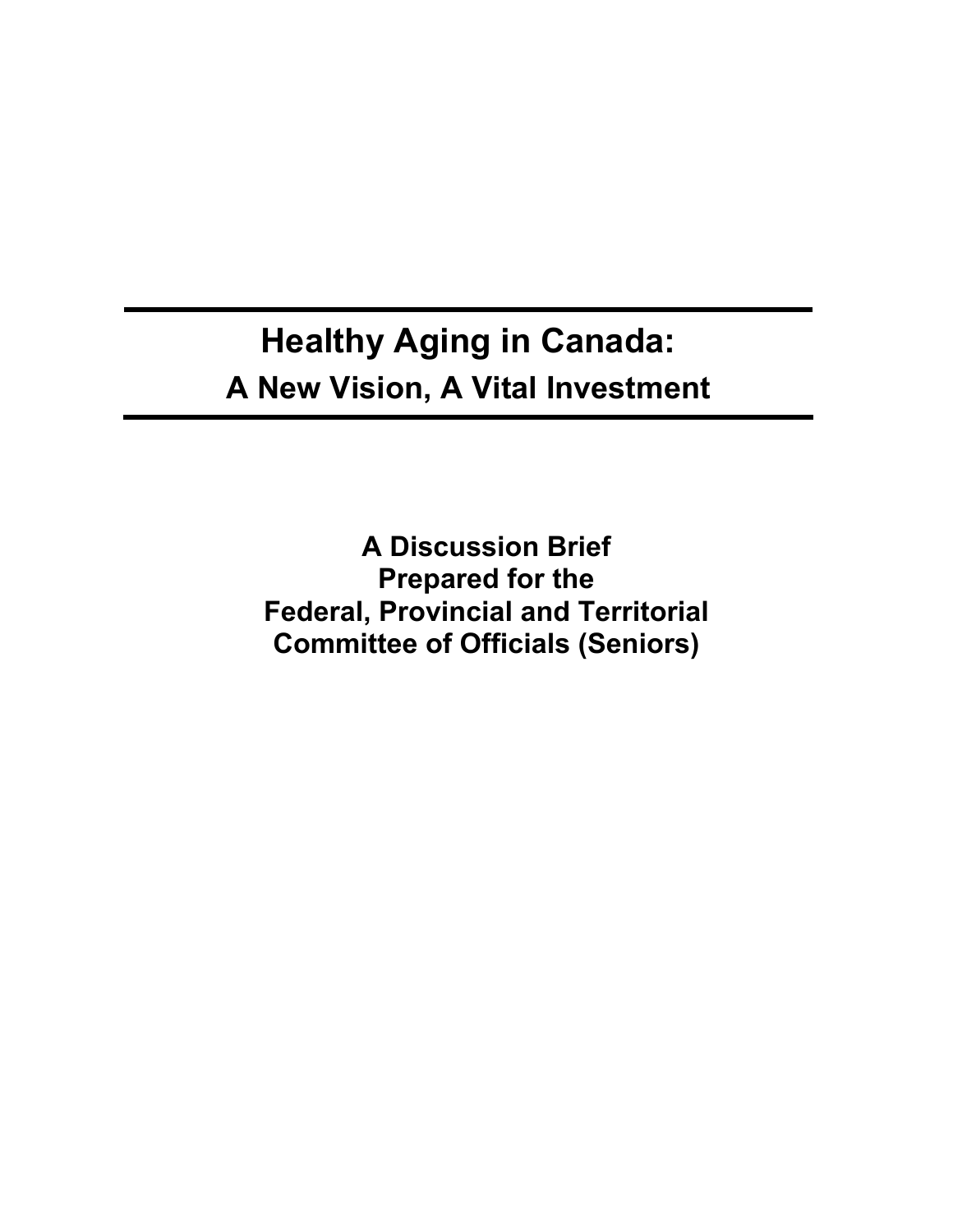#### **Participating Governments:**

Government of Alberta Government of British Columbia Government of Manitoba Government of New Brunswick Government of Newfoundland and Labrador Government of Northwest Territories Government of Nova Scotia Government of Nunavut Government of Ontario Government of Prince Edward Island Government of Quebec \* Government of Saskatchewan Government of Yukon Government of Canada

#### **Members of the Healthy Aging and Wellness Working Group**

British Columbia Canada Manitoba Newfoundland & Labrador Nova Scotia Ontario

#### **Acknowledgements**

This brief and its complementary report were prepared for the Healthy Aging and Wellness Working Group of the Federal/Provincial/Territorial (F/P/T) Committee of Officials (Seniors).The working group would like to thank Peggy Edwards and Aysha Mawani from The Alder Group who researched and drafted the larger report and prepared this brief.

The opinions expressed in this document are those of the authors and do not necessarily reflect the position of a particular jurisdiction.

Également disponible en français sous le titre: LE VIEILLISSEMENT EN SANTÉ AU CANADA: UNE NOUVELLE VISION, UN INVESTISSEMENT VITAL

\* The government of Quebec contributed to the present document by sharing information and best practices, however, it is not taking part in the joint initiatives mentioned in the document because it assumes full responsibility for activities pertaining to health and social services.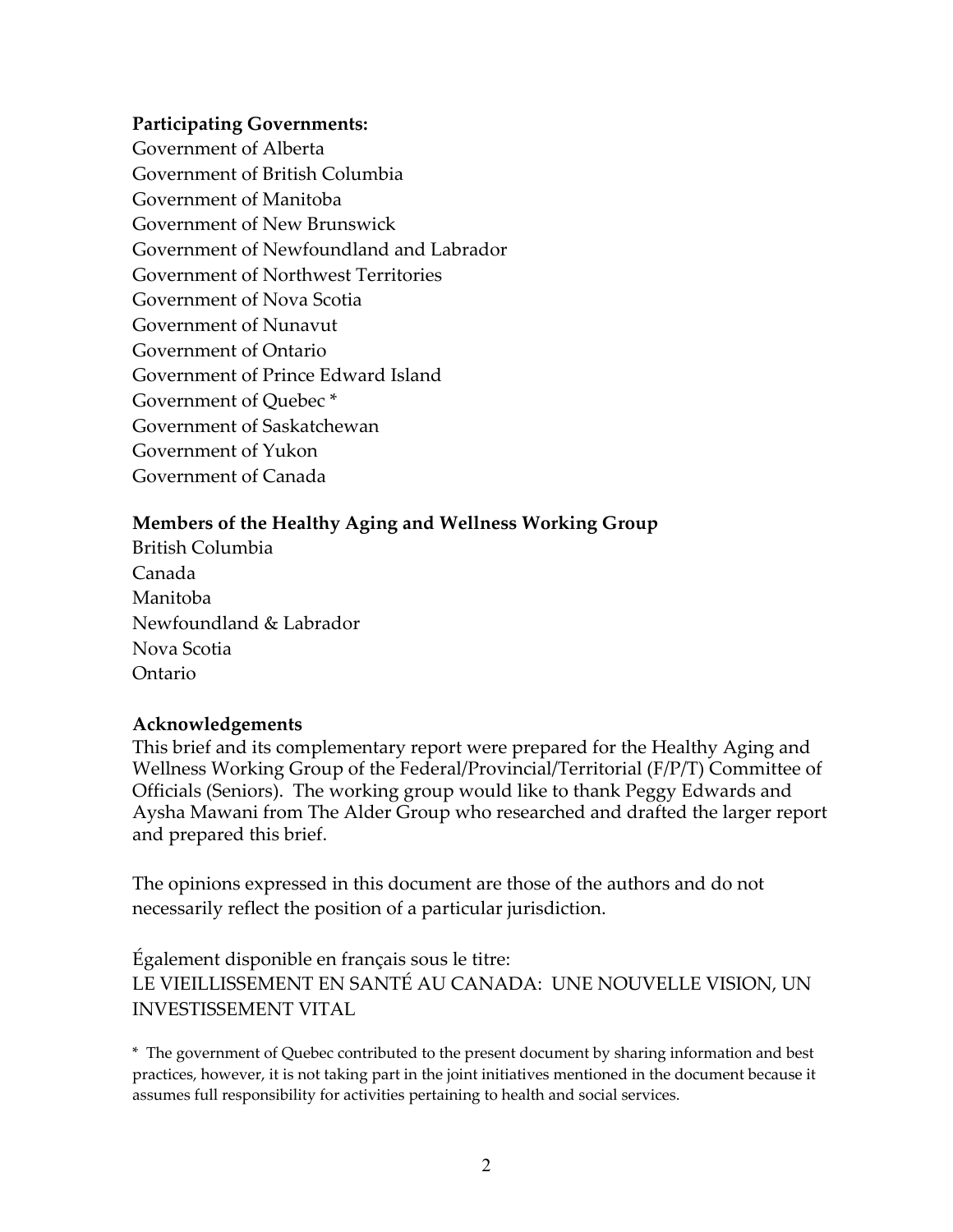#### **HEALTHY AGING IN CANADA: A NEW VISION, A VITAL INVESTMENT**

## **About This Brief**

This brief was prepared for the Healthy Aging and Wellness Working Group of the Federal/Provincial/Territorial (F/P/T) Committee of Officials (Seniors) to enable discussion, debate and decisions on how to move forward to promote healthy aging in Canada.

The brief provides a strong new vision for healthy aging in Canada and suggests five key focus areas for action (the what). It provides the rationale and evidence for investing in healthy aging (the why). Lastly, it describes three essential mechanisms for action and suggests some key opportunities for moving ahead (the how).

A longer complementary paper that expands on the concepts and evidence in this brief is also available. It is written for all people who develop, influence and implement policies and practices that affect the well-being of Canadians aged 65 and over. These include ministers responsible for seniors, other government decision-makers at all levels and in a variety of sectors; the nongovernmental sector (including senior's groups); service providers in health, recreation, housing and social development; and older Canadians themselves.

| <b>Contents</b>                                                       | Page     |  |
|-----------------------------------------------------------------------|----------|--|
| 1. A New Vision for Healthy Aging<br>2. A Vital Investment            | 4<br>6   |  |
| 3. Achieving the Vision<br>4. Five Key Focus Areas: The Evidence Base | 9<br>12  |  |
| 5. Moving Forward<br>6. References                                    | 16<br>18 |  |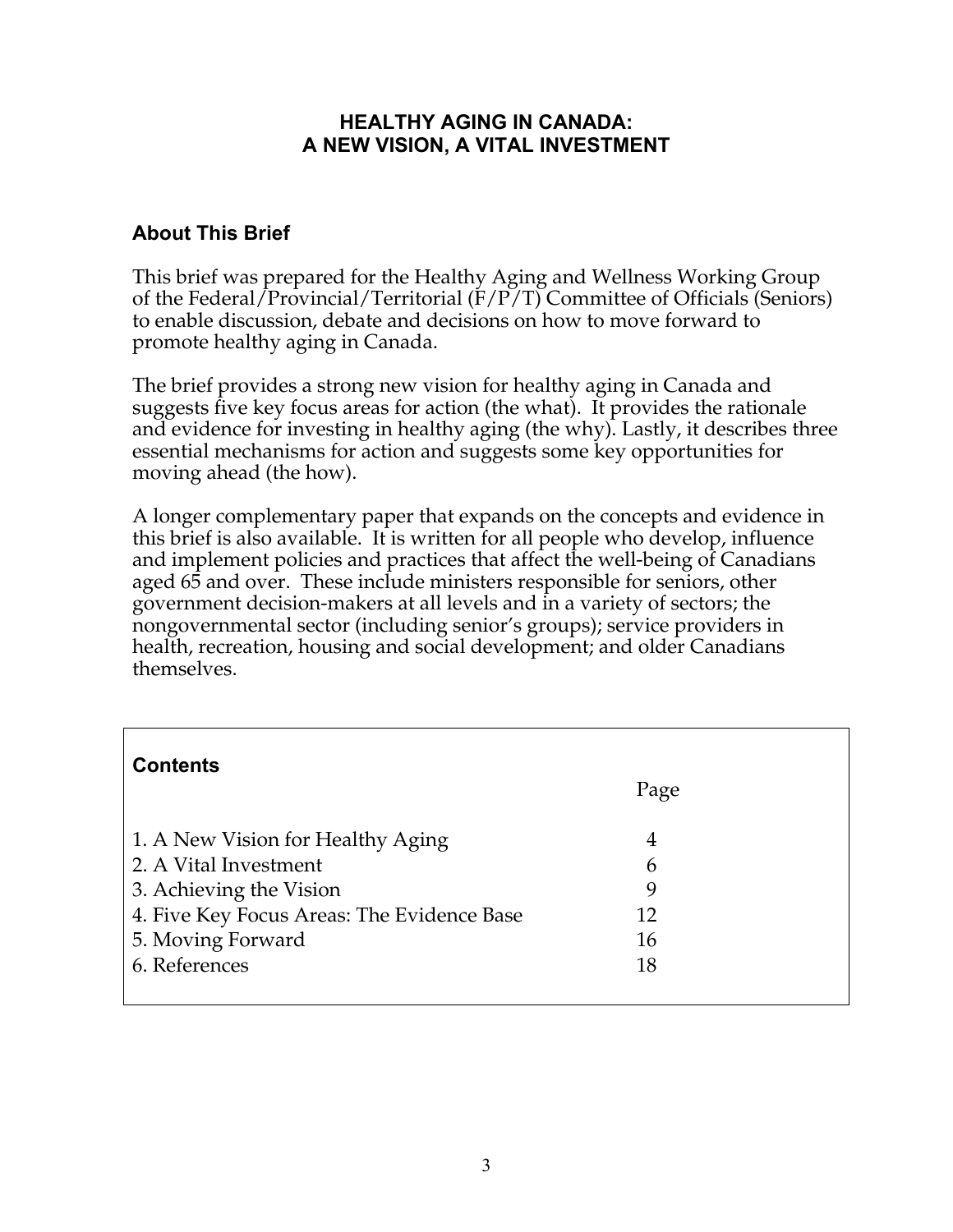# **1. A New Vision for Healthy Aging**

Each of us is aging. And as a population, Canada is aging faster than ever before. Today, there is a more informed recognition of the important contribution that older people make to their families, communities and nation. There is also a growing understanding of the diversity of Canadian seniors in terms of age groupings, levels of independence, and ethnocultural backgrounds. Women and men experience aging in different ways and women far outnumber men in the oldest age categories (80-plus). For both men and women, there are significant differences between life at age 65, 75 and 85-plus. These groups are also heterogeneous, reflecting diverse values, educational levels and socioeconomic status. Canada is in a unique position due to immigration and Aboriginal Peoples in terms of ethnic, racial and linguistic diversity among the older population.

Today, older Canadians are living longer and with fewer disabilities than the generations before them. At the same time, the majority of seniors have at least one chronic disease or condition. Our health care system primarily focuses on cure rather than health promotion and disease prevention. Redirecting attention to the latter is required in order to enable older people maintain optimal health and quality of life. It will also help to manage health system pressures.

The evidence is clear. Older adults can live longer, healthier lives by staying socially connected, increasing their levels of physical activity, eating in a healthy way, taking steps to minimize their risks for falls and refraining from smoking. But there are real environmental, systemic and social barriers to adopting these healthy behaviours. Some relate to inequities as a result of gender, culture, ability, income, geography, ageism and living situations. These barriers and inequities need to be and can be addressed now. Through a combination of political will, public support and personal effort, healthy aging with dignity and vitality is within reach of all Canadians.

#### *It is time for a new vision on healthy aging – a vision that:*

- *values and supports the contributions of older people;*
- *celebrates diversity, refutes ageism and reduces inequities; and*
- • *provides age-friendly environments and opportunities for older Canadians to make healthy choices, which will enhance their independence and quality of life.*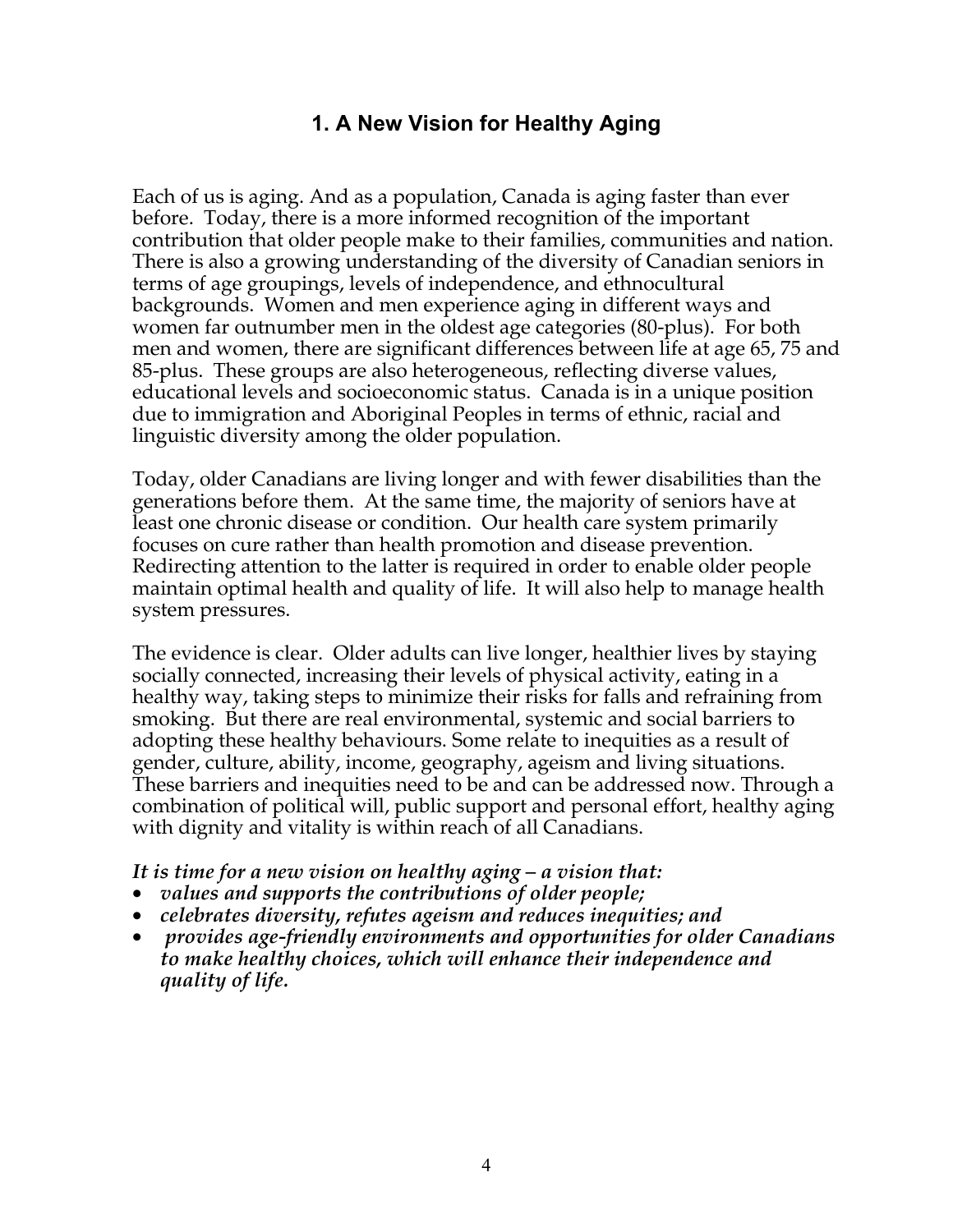### **Building on a Solid Foundation**

This vision for healthy aging builds on several key concepts and plans previously endorsed by the Ministers Responsible for Seniors:

*The National Framework on Aging sets out an overall vision*: "Canada, a society for all ages, promotes the well-being and contributions of older people in all aspects of life" (Health Canada, 1998). The vision for healthy aging seeks to further specify how this will play out by providing age-friendly environments and opportunities for older Canadians to make healthy choices, which will enhance their independence and quality of life.

*Five principles* identified by the National Framework on Aging underpin this vision: dignity, independence, participation, fairness and security (Health Canada, 1998). These principles provide a common set of values for all jurisdictions that are consistent with the United Nations principles for older persons (United Nations General Assembly, 1991).

*Planning for Canada's Aging Population: A Framework* was developed by the F/P/T Committee of Officials (Seniors) to guide governments across Canada as they develop policies and programs for their aging populations. It outlines three pillars for action: health, wellness and security; continuous learning, work and participation in society; and supporting and caring in the community. The vision and framework for action presented in this document builds specifically on the pillar related to "health, wellness and security".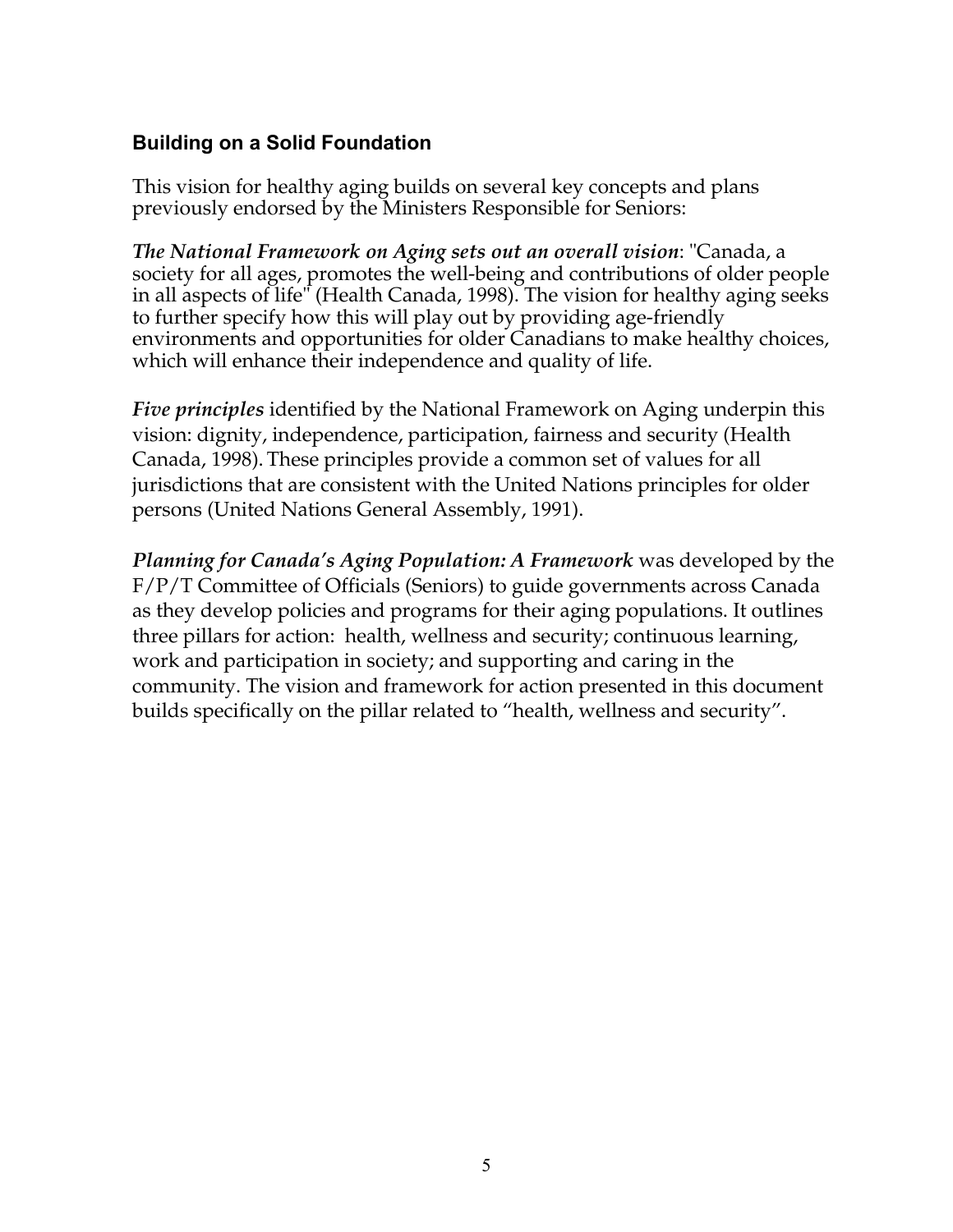# **2. A Vital Investment**

Today, people aged 65 and older make up some 13 percent of the Canadian population. By 2031, there will be approximately nine million seniors, and they will account for 25 percent of the total population.<sup>3</sup> If left unaddressed, the aging of the population will have social, economic and political impacts that will far outweigh the costs of investing in healthy aging now. In addition to the demographic imperative, there are several other important reasons to invest in healthy aging:

*1. Seniors make a significant contribution to the richness of Canadian life and to the economy.* Older people provide a wealth of experience, knowledge, continuity, support and love to younger generations. The unpaid work of seniors makes a major contribution to their families and communities. Some 69 percent of older Canadians provide one or more types of assistance to spouses, children, grandchildren, friends and neighbours.<sup>4</sup> Many grandparents care for their grandchildren on a part- or full-time basis; and increasing numbers of Canadian grandparents are raising their grandchildren on their own.5 As caregivers to spouses, family, friends and neighbours, seniors are a vital force in reducing health care and social service costs. Civil society programs benefit from the voluntary contributions of a large and growing number of retired seniors with valuable knowledge and skills. In addition, seniors are the largest per capita donors to charity.6

Older Canadians also make an important contribution to the paid economy. More than 300,000 Canadians 65 or older were in the labour force in 2001.7 As demographic shifts reduce the ratio between the proportion of employed and unemployed Canadians (i.e., children and retired people), governments and some employers are encouraging individuals to work longer. Remaining in the workforce and actively participating in civic affairs depends, in large part, on staying in good health.

### **An Essential Economic Contribution**

In 1998, some 42 percent of Canadians aged 55-64 and 44 percent of Canadians over 65 spent an average of 2.2 hours a day as volunteers. The economic value to our communities is thought to be \$60.2 billion each year.8

It has been estimated that it would take almost 300,000 full-time employees at a cost of \$6 billion per year to replace the work of the 2.1 million Canadians who care for seniors with long-term health problems. 9 The majority of these caregivers are middle-aged and older women.

### *2. Healthy aging can delay and minimize the severity of chronic diseases and disabilities in later life, thus saving health care costs and reducing long-term*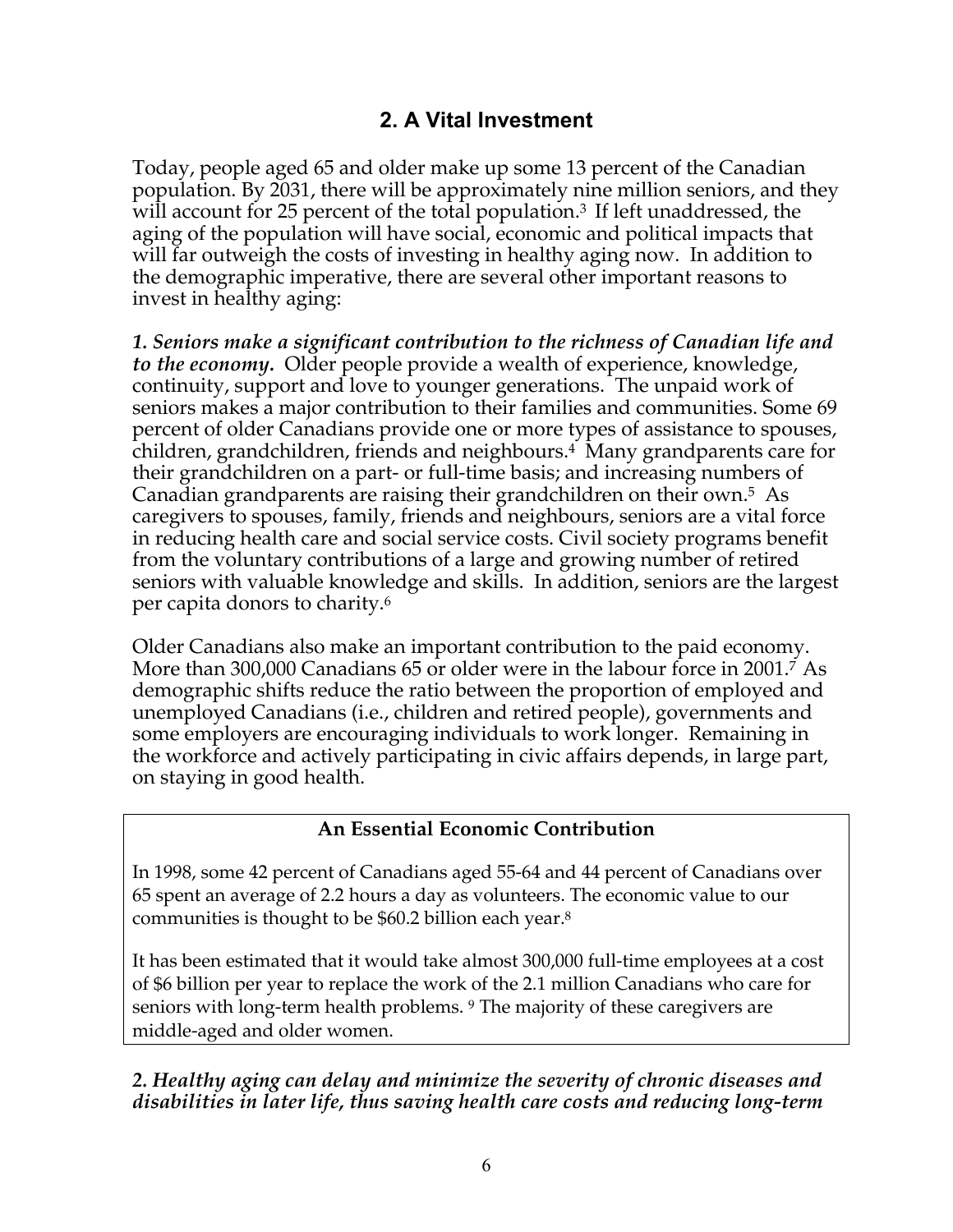*care needs.*10 In 2003, seniors' needs accounted for more than 44 percent of all provincial government health spending, as well as 90 percent of expenditures in long-term care institutions.11 Experts believe that the health care costs of population aging will be manageable within the context of a growing economy – especially if the mental and physical problems due to chronic diseases and injuries can be prevented or delayed until the very end of life. This phenomenon, referred to as the "compression of morbidity" can be a direct outcome of healthy aging and its many benefits. Thus, the World Health Organization suggests that "a key aim of government policy should be to enable and encourage people to stay physically active throughout the life course, to remain socially connected in later life, to establish healthy eating patterns and have access to healthy food choices, and to refrain from risky behaviours such as smoking, overeating and activities that can lead to falls and injuries".12

### **Costs and Savings Associated with Falls**

It is estimated that fall-related injuries in Canada among those 65 and older cost the economy \$2.8 billion a year.<sup>13</sup> The Public Health Agency of Canada estimates that a reduction in falls by 20 percent could result in 7,500 fewer hospitalizations and 1,800 fewer permanently disabled seniors; as well as national savings of \$138 million annually.14

*3. The evidence compels us to build on existing opportunities, to put in place interventions that are known to be effective, and to show leadership by supporting innovative approaches.* Experience provides us with some models and successful interventions that can be replicated in different settings. In addition, there are opportunities to build on existing strategies in aging and healthy living that are already underway in most provincial/territorial, federal and local jurisdictions. Some of these promising practices and opportunities are further explored in the longer report that accompanies this brief.

Canada's capacities in community-based research as well as new opportunities for collaborating with the World Health Organization provide opportunities to develop further knowledge and show leadership at provincial/territorial, national and international levels.

*4. Canadians of all ages believe that efforts to enable seniors to remain healthy and independent are "the right thing to do".* Established values such as independence and interdependence, social justice, and respect for families with multiple generations help to define Canadian society. Further, as a signatory of the 2002 International Plan of Action on Ageing, Canada has made a clear commitment to "enhancing life-long physical and mental health and well-being, maintaining independent living and expanding the participation of older persons in society".15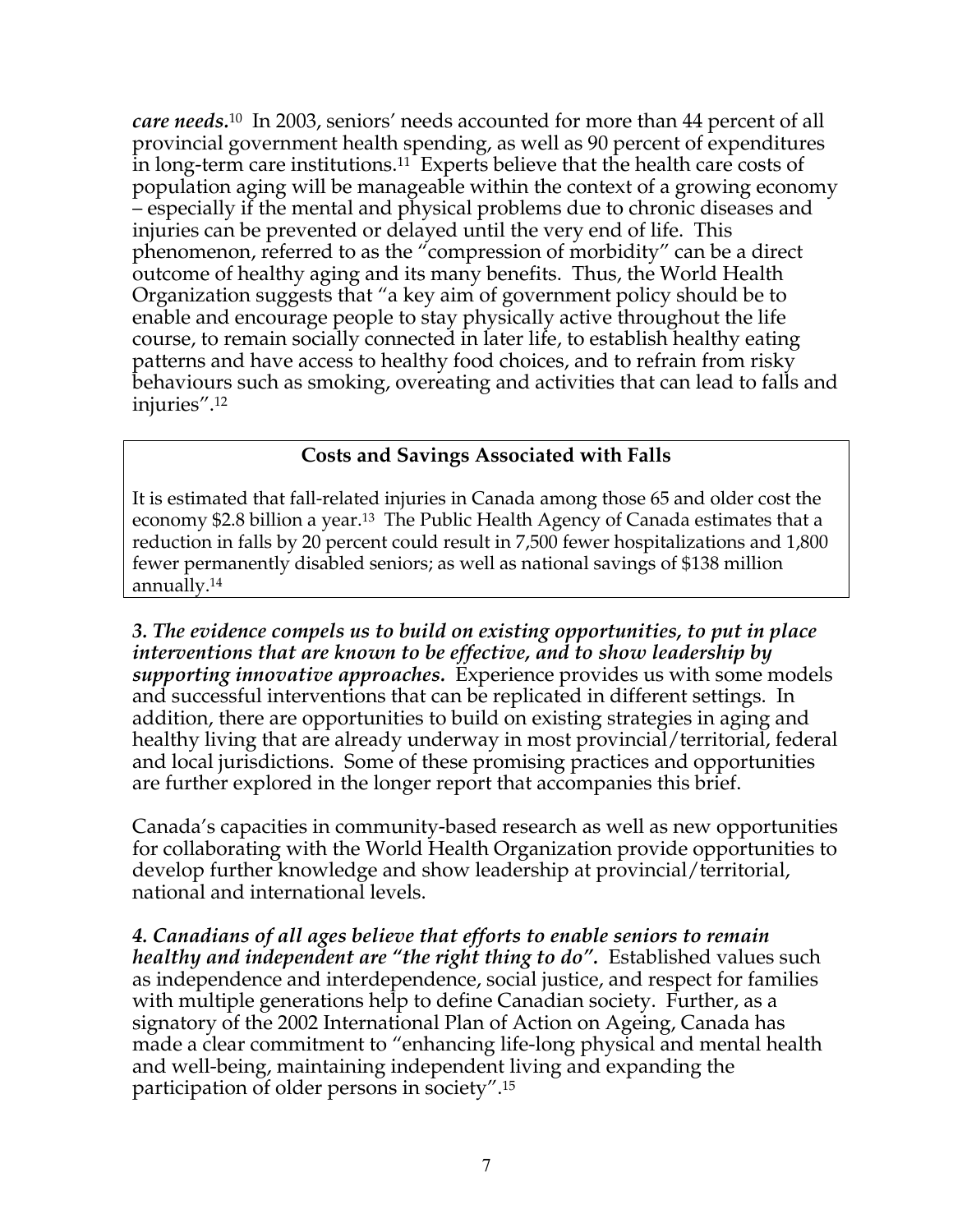Investing in healthy aging is not an "either-or proposition" that sets up competition for resources between the young and old. Rather, it is part of a life course approach that makes strategic investments at different times and transitions related to age. It is never too late to invest in people's health. For example, with the assistance of interventions that are tailored to them, seniors who smoke can learn to quit and thus enjoy the immediate and long-term health benefits of a smoke-free lifestyle.<sup>16</sup> In addition, investments in an "agefriendly" environment usually benefit the old and young at the same time.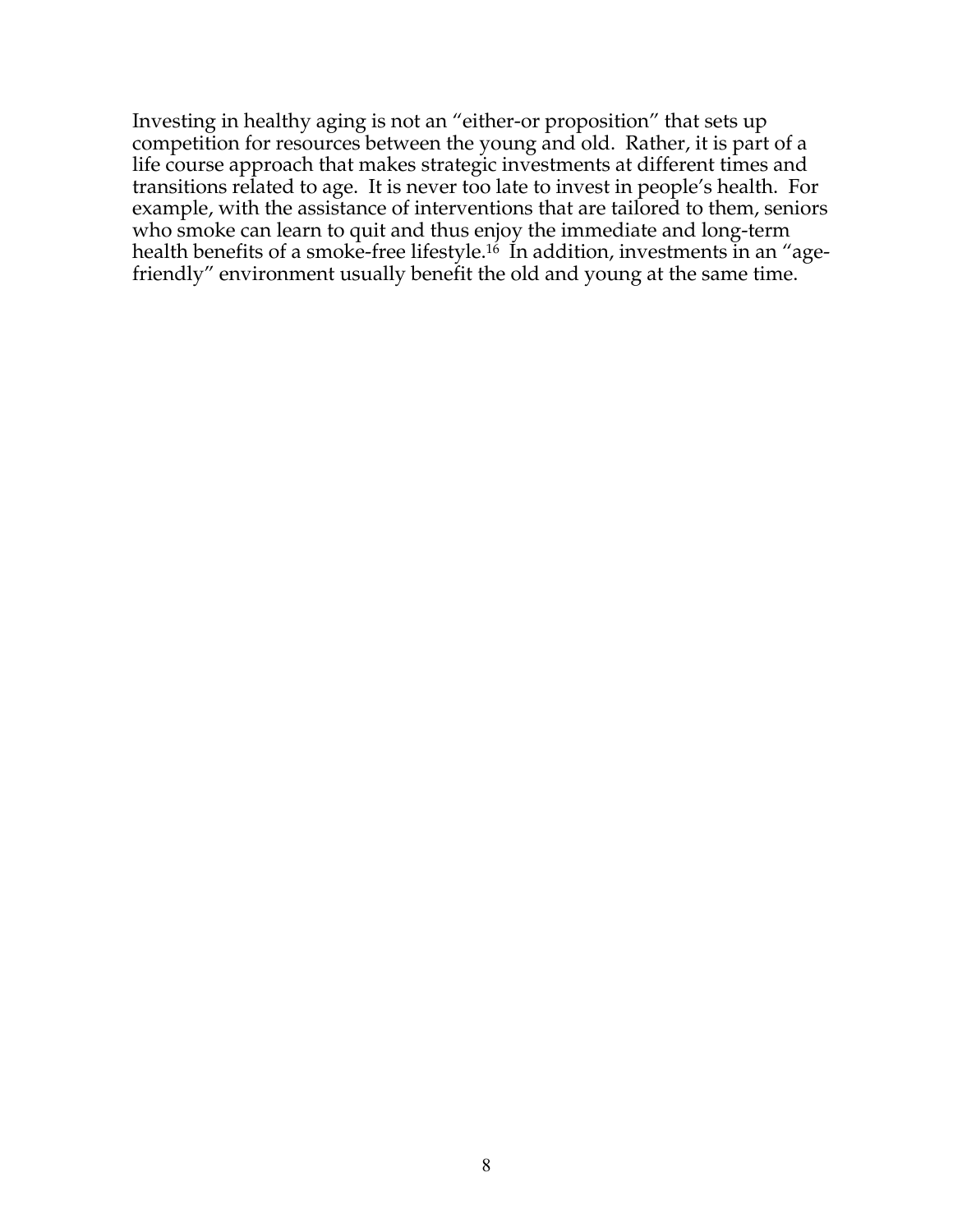# **3. Achieving the Vision**

#### **Vision**

A society that:

• values and supports the contributions of older people;

• celebrates diversity, refutes ageism and reduces inequities; and

• provides age-friendly environments and opportunities for healthy choices that enhance independence and quality of life.



*\* These five focus areas are the first to be addressed within the healthy aging strategy. Other areas (e.g., elder abuse, income disparities, literacy and lifelong learning) may be addressed later or in other collaborative strategies.*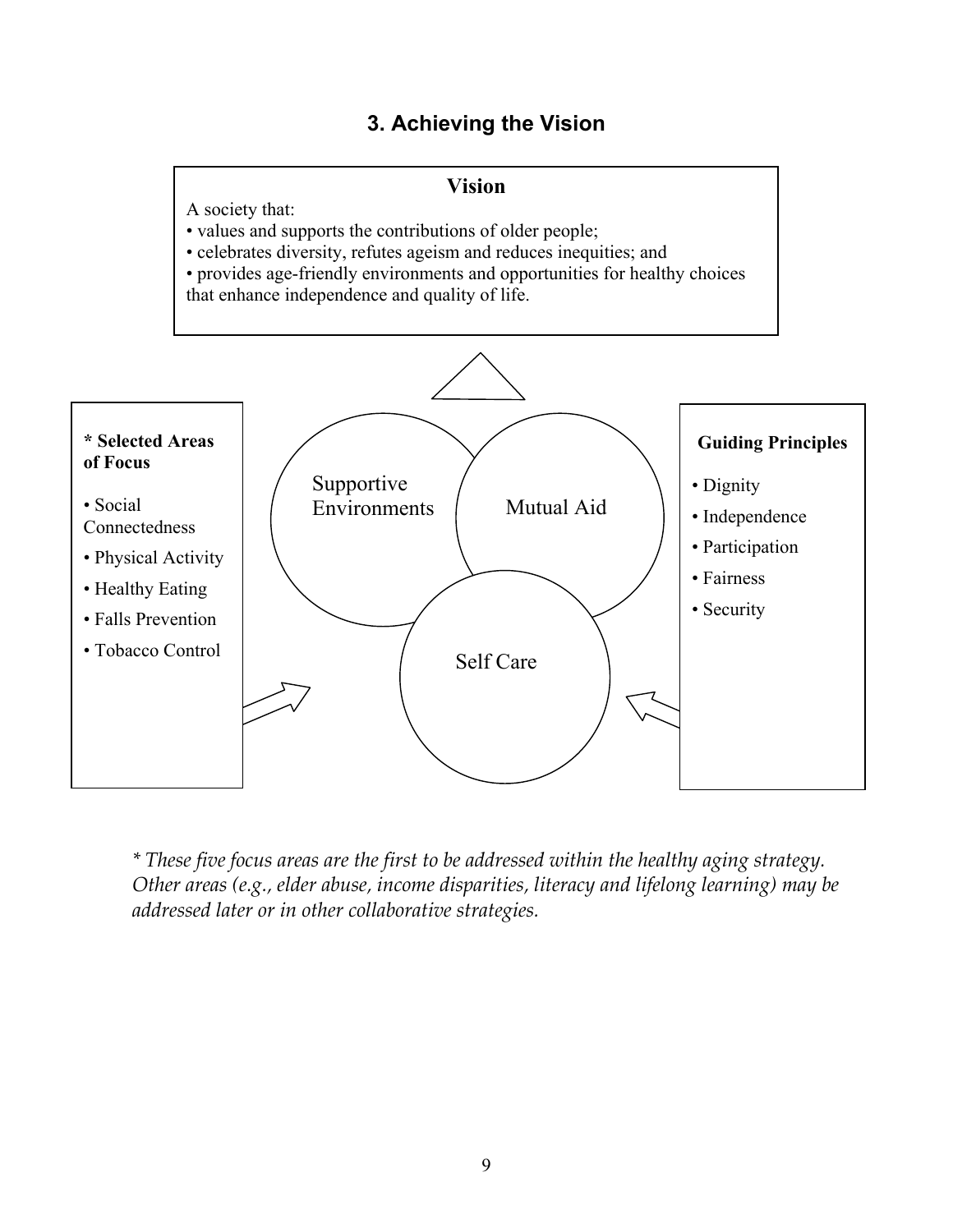Three key mechanisms can be used to pursue the new vision for healthy aging:

1. *Supportive environments* refers to creating policies, services, programs, and surroundings that enable healthy aging in the settings where older Canadians live, work, learn, love, recreate and worship. Healthy public policies that create supportive environments go beyond the health sector and often involve collaborative action with sectors such as transportation, housing and fiscal policy. All levels of government are involved in the creation and management of supportive environments, as well as the nongovernmental and private sectors, and institutions such as universities, hospitals, workplaces and long-term care facilities.

Some examples of supportive environments are the creation of "agefriendly" communities that facilitate social interaction for seniors and provide safe, attractive places to walk and be physically active; accessible transportation that encourages social engagement; smoke-free public places; senior-friendly restaurants and grocery stores that enable and encourage healthy eating; and policies that reduce inequalities related to socioeconomic status. Involving older people in all levels of planning, implementing and evaluating supportive environments is essential for success.

- 2. *Mutual aid* refers to the actions people take to support each other emotionally and physically, and by sharing ideas, information, resources and experiences. Encouraging mutual aid means recognizing and supporting seniors' efforts in volunteerism, self-help groups, caregiving and the informal support family members provide to each other. Mutual aid is also a reciprocal process across generations. As the proportions of young and old in Canada continue to change, supporting intergenerational relationships becomes especially important for the health of our society as a whole.
- 3. *Self-care* refers to the choices and actions individuals take in the interest of their own health; for example, an older person choosing to get active, to join a community organization or to safety-proof his or her home. Culture, gender, socioeconomic status, skill level, relationships and access to reliable, culturally-sensitive information all influence self-care.

To make healthy choices and carry through with those choices, older people need tailored, accessible information and help learning skills for healthy aging. For example, providing cultural- and gender-responsive information on appropriate types and levels of exercise is important. However, many seniors do not have the skills they need to undertake a safe and effective exercise regime. Helping them learn activities such as crosscountry skiing, home exercises and dancing enables them to actively participate with pleasure and confidence.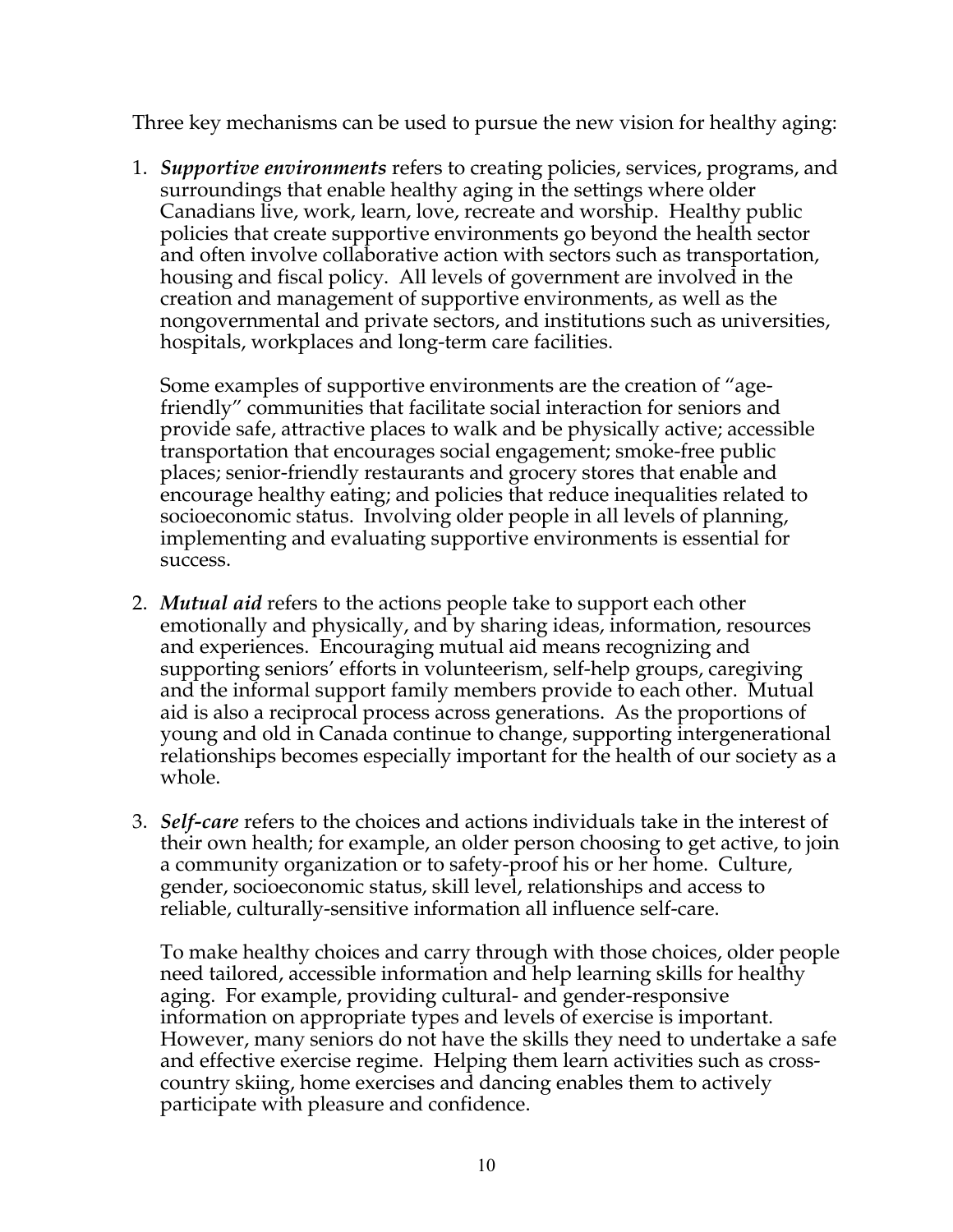These three mechanisms are supported by:

- training leaders and professionals in health, recreation, urban planning and other sectors that influence opportunities for healthy aging;
- building community capacity for healthy aging among seniors' groups, services and centres serving seniors, as well as in intergenerational programs and practices; and
- supporting a research and knowledge development agenda, and the transfer of what is learned in ways that policy-makers, leaders, seniors and their families can understand and use.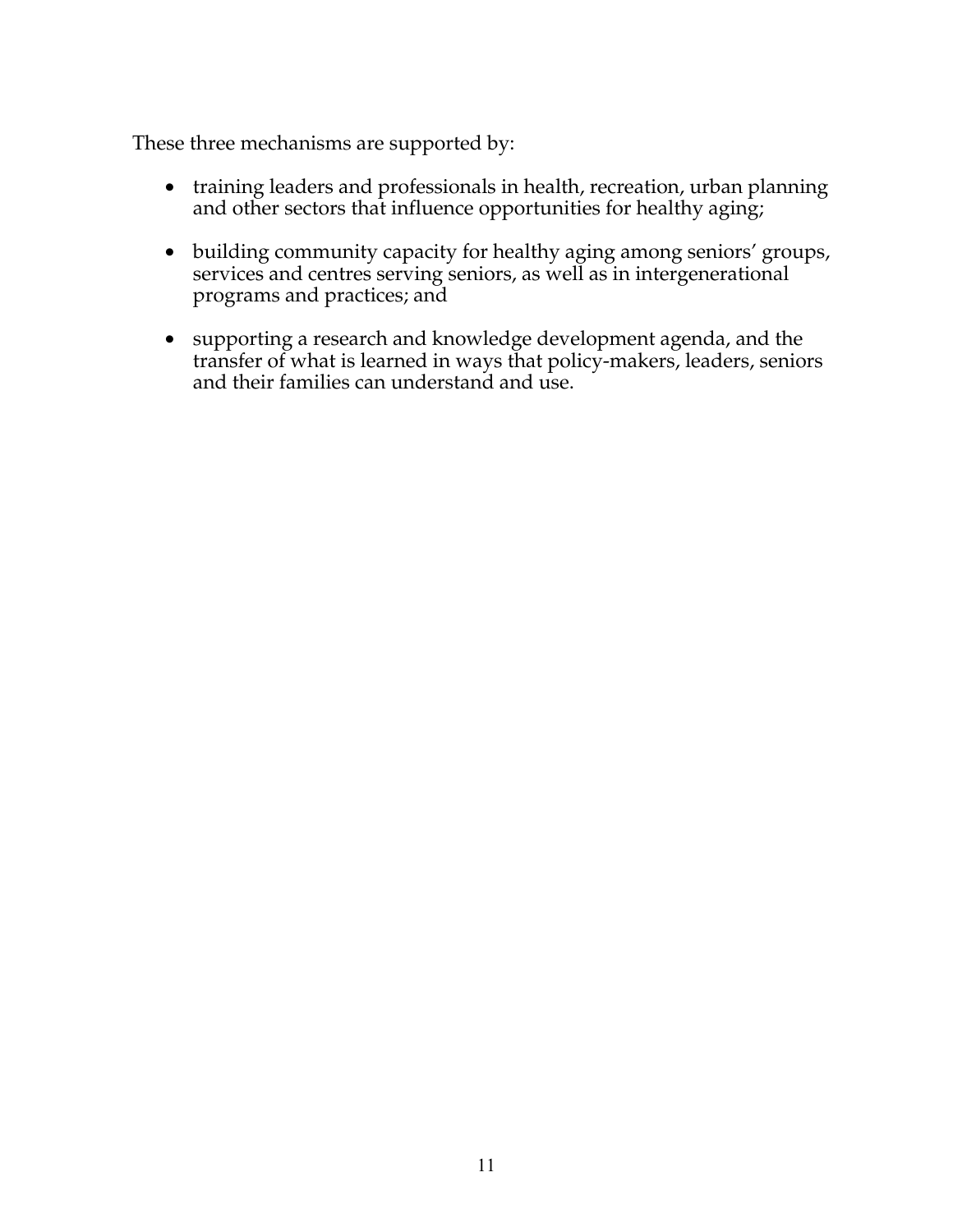# **4. Five Key Focus Areas: The Evidence Base**

While recognizing that healthy aging depends on all of the broad determinants of health (including income, housing, protection from abuse, etc.), in 2005 the F/P/T Ministers Responsible for Seniors endorsed the need for action on five key issues, based on their impact on seniors health, the availability and effectiveness of interventions, the costs associated with treatment for health problems associated with these factors, and their potential to reduce health inequities. These areas of focus are social connectedness, physical activity, healthy eating, falls prevention and tobacco control.

### **Social Connectedness**

Investments in healthy aging require careful consideration of the social, emotional and mental determinants of health. Mental health promotion including social connectedness—is intimately related to seniors' well-being and functional status. Social connectedness has a positive effect on well-being and one's ability to cope effectively with change and life transitions. It also affects other health behaviours. For example, seniors who are isolated and lonely tend to eat poorly; people are more likely to exercise if a friend or family member accompanies them.

Data from the Canadian Community Health Survey show that seniors who report a strong sense of community belonging are 62 percent more likely to be in good health, compared to 49 percent who feel less connected.17 Daily social support and involvement has also been shown to influence positive selfperceptions of health among seniors living in the community and in health care institutions.18 The Gerontological Society of America notes that the health benefits for older adult volunteers can include a decreased incidence of heart disease, diabetes and cardiovascular disease, and improved mental health.19

Older adults are vulnerable to a decline in social networks and support due to synergistic factors such as retirement, physical changes including declining health and increases in disability, sensory loss, mobility restrictions, and the loss of loved ones and other relationships.20 Social isolation and exclusion due to ageism and racism substantially increase the risk of poor health and loneliness, and may even act as predictors of death.21, 22 Older women who care for spouses and others who are ill or frail may be at high risk for the negative health consequences associated with isolation caused by their caregiving duties.

While older Canadians have choices around social connectedness, it is an enabling environment, with family and community supports, that often makes it possible and desirable for seniors to be active participants in their communities. Decision-makers can help foster social networks for older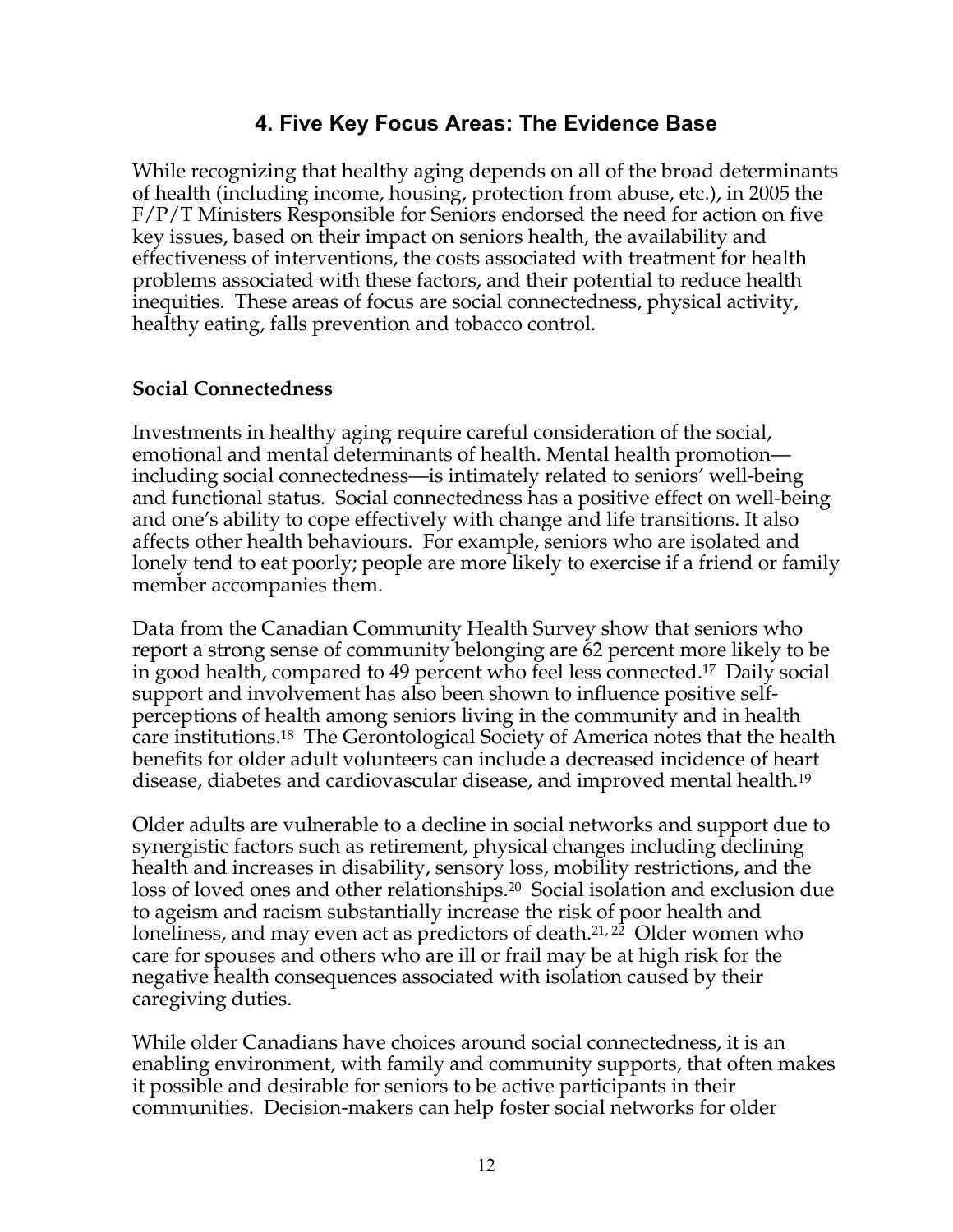people by supporting a range of opportunities for social engagement, including volunteerism, "age-friendly" designs in the built environment that foster social engagement, lifelong learning, employment, recreation, and civic participation. Policies, services and programs need to address the barriers that restrict or limit social engagement by older adults, and encourage social connections among and between generations.

# **Physical Activity**

The physical, mental and social benefits of physical activity are cumulative when sustained over time and incorporated into activities of daily living.<sup>23,24</sup> The association between good health and leisure-time physical activity is particularly strong for seniors, even when socioeconomic factors and the number of chronic conditions are taken into account. Data from the Canadian Community Health Survey show that 67 percent of seniors who are active three or more times a week are in good health, compared to 36 percent who are infrequently active. Participating in regular physical activity is also associated with enhanced mental health, improved odds for staying healthy over time and of recovering from poor health.25 Despite these benefits, seniors (and particularly older women) remain the most inactive segment of the population.

Supportive socioeconomic and physical environments play a major role in enabling seniors to integrate physical activity into their daily lives.<sup>26, 27</sup> For example, safe pedestrian crossings, well-maintained sidewalks and access to indoor walking programs in winter enable seniors to walk on an everyday basis. Moderate activity, such as walking and gardening, may be the most important thing seniors can do to maintain mobility and prevent disability.28, 29 The challenge and the opportunity is to make physical activity more accessible and attractive to older Canadians of all ages, abilities and interests.

# **Healthy Eating**

Healthy eating provides essential energy and nutrients for general well-being, the maintenance of health and functional autonomy, and a reduced risk for chronic diseases at older ages. Seniors require fewer calories but more nutrients to promote and protect health, and contribute to independence, selfefficacy and quality of life.30,31 A recent survey found that 62 percent of seniors who reported consuming fruits and vegetables at least five times a day were in good health compared with 52 percent of seniors who consumed fewer fruits and vegetables.32

Like younger Canadians, the prevalence of overweight and obesity is increasing in the older population as a result of an excess consumption of calorie-rich foods combined with physical inactivity. Obesity rates among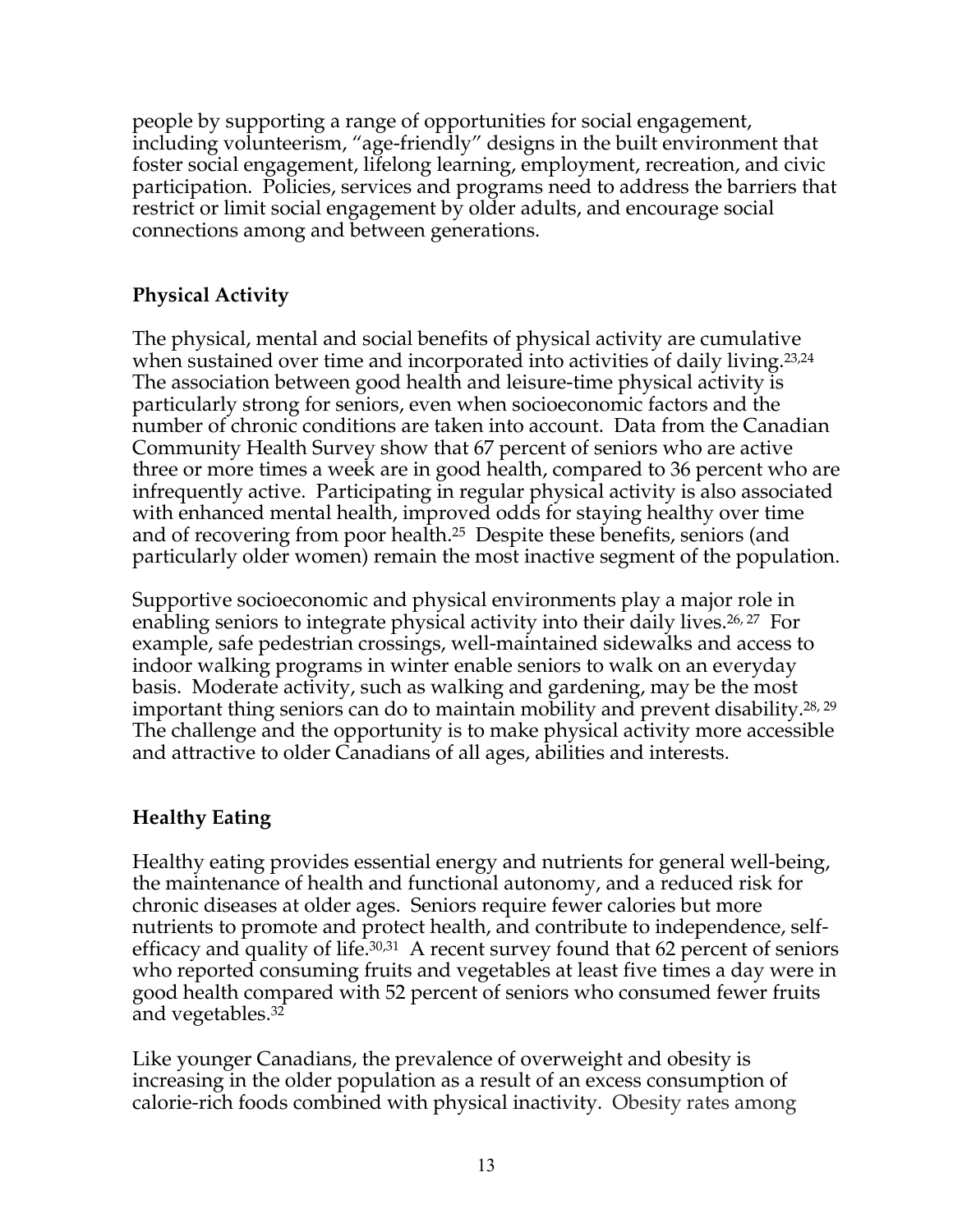older adults aged 75-plus have surged, reaching 24 percent in 2004, compared to 11 percent for this same age group in 1978/79. However, obesity rates did not increase significantly among adults aged 65 to 74. Overweight tends to be higher among middle-aged and older men as compared to women; however, women have higher obesity rates compared to men.33

Excess body weight increases one's risks for chronic diseases, injuries and compromised health. In 2005, 55 percent of seniors whose weight was in the healthy BMI range were in good health, compared to 46 percent of seniors who were obese.34 New research also suggests that obesity is predictive of dependency in midlife and older age, which in turn, is predictive of eventual institutionalization.35

At the same time, malnutrition among seniors is often unrecognized and does not always receive the attention it deserves. Seniors (and particularly those age 75-plus) face a number of barriers to healthy eating that can lead to malnutrition, including poor oral health, inadequate finances, isolation, chronic illnesses and compromised nutrient absorption.

Healthy eating and nutrition policies need to address the multiplicity of factors that affect older adult food choices; their unique nutritional needs; the determinants of nutrition status (e.g., underlying health conditions and consumption patterns); and their vulnerability to deficiencies and nutritional problems.36,37 There is still limited consensus on optimal weights for seniors in Canada; this is a key area for further research.

# **Falls Prevention**

Unintentional injuries among older adults account for a significant burden in both human and economic terms**.** The major cause of injury among seniors in Canada is falls. Among older adults, injuries due to falls threaten independent living, autonomy, mobility, functional ability and health status. Injuries can precipitate institutionalization and even death. If a fall does not lead to an injury, it can still result in increased and on-going fear, and a curtailment of activities (such as regular exercise), both of which can have negative consequences for overall health status and function, and increase the risk for future falls. Seniors who are injured from a fall seldom recover fully. They often experience chronic pain, reduced mobility, loss of independence and confidence, and a compromised quality of life.38,39

Older adult women typically sustain more injurious falls and have higher rates of fall-related hospitalizations. Women are also at greater risk than men for breaking a bone as a result of a fall, due in part to lower bone density after menopause and higher rates of osteoporosis.40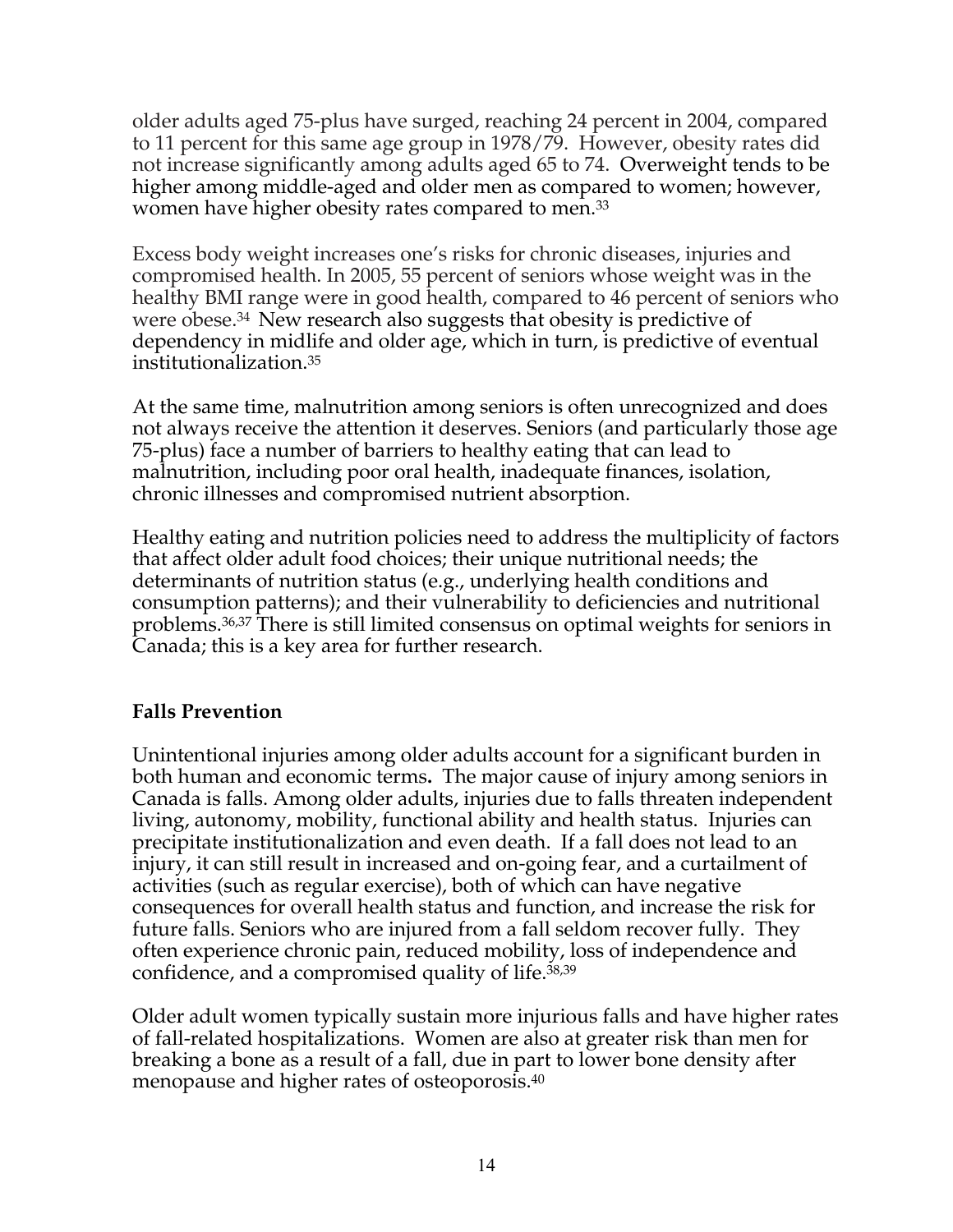Fall-related injuries in Canada among those 65 and older have been estimated to cost the economy \$2.8 billion a year.41 Rehabilitation and recovery periods are typically longer and more cumbersome for older adults who have experienced an injurious fall – up to twice as long for falls when compared to all other causes of hospitalization for older adults. This results in a high resource burden on the health care system.42 The human and business case for falls prevention is clear. What is needed is a political commitment to a comprehensive approach to implementing effective combinations of interventions all across the country.

#### **Tobacco Control**

Tobacco use and exposure to second-hand smoke is associated with the development and progression of numerous chronic diseases, mobility restrictions, disability and a decline in physical function. Cigarette smoking is implicated in eight of the top 14 causes of death for adults 65 years of age or older.43 Deaths from smoking result in, on average, a loss of 15 years of expected life. In addition, seniors with heart disease, asthma and other chronic health problems are particularly vulnerable to the risks associated with exposure to second-hand smoke. Happily, it is never too late to quit. Quitting can enhance quality and length of life, and reduce the risk of disease, decline and death.44,45

Older adults are an important audience for smoking cessation. However, interventions directed specifically to older adults are almost non-existent in Canada. There is a need to develop a variety of targeted interventions to help older people quit smoking and document what works, while taking into account the economic and environmental barriers to quitting among seniors. Smoking cessation programs tailored to seniors and smoke-free spaces are essential to health protection and the promotion of healthy aging.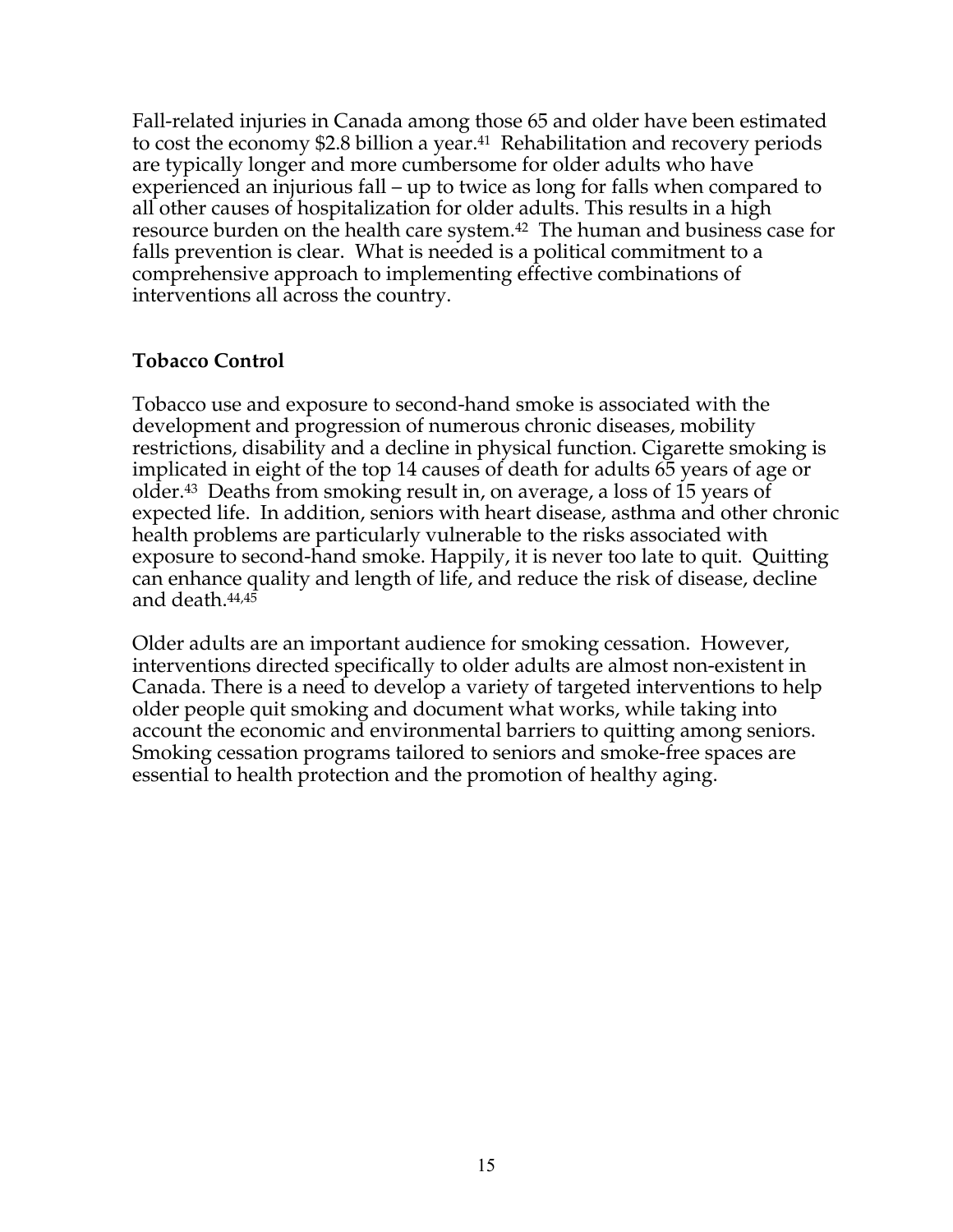# **5. Moving Forward**

This section suggests some opportunities for all stakeholders to act now, in pursuit of the new vision for healthy aging.

- 1. *Embrace a vision of healthy aging* that values and supports the continuing contributions of older people; celebrates diversity, refutes ageism and reduces inequities; and provides opportunities for older Canadians to make healthy choices, which will enhance their independence and quality of life.
- 2. *Fund and evaluate national, provincial/territorial and local initiatives* that foster age-friendly supportive environments, mutual aid and self-care. Consult with seniors' groups, community agencies and seniors themselves about priorities for action. *Work with the voluntary sector* and especially with alliances representing several stakeholder groups (e.g., the Active Living Coalition for Older Adults) *and with the private sector* to develop supportive age-friendly environments, mutual aid and self-care among older people.
- *3. Build on existing opportunities to promote healthy aging on a partnership basis.* Some examples include provincial strategies such as ActNow BC and 2010 Legacies, Manitoba's "Advancing Age: Promoting Older Manitobans", "Giving Older People a Voice" in Nova Scotia and Ontario's "Active 2010"; the Pan-Canadian Integrated Strategy on Healthy Living and Chronic Diseases; the ongoing work of the F/P/T Ministers Responsible for Sport, Physical Activity and Recreation; the Canada Senior Games; and the national disability agenda. Some of these opportunities are explored in the complementary report to this brief. Others need to be identified and pursued within specific jurisdictions.
- 4. *Participate in and support international efforts to promote healthy aging.* There are a number of opportunities for international collaboration. These include working with the World Health Organization (WHO) on falls prevention and participation in a global demonstration project on age-friendly cities. Portage La Prairie, Manitoba, Saanich, British Columbia, Sherbrooke, Quebec, and Halifax, Nova Scotia, will serve as official participants in the WHO's Age Friendly Cities Project. Canada also has a unique opportunity to expand and test this intervention in smaller communities.
- 5. *Re-orient health and social services to better promote healthy aging through enhanced efforts in health promotion and disease prevention and control.* This could include incentives for primary care physicians and nurses to counsel seniors at risk for isolation, reduced physical activity, falls, compromised nutrition, and tobacco use and exposure; subsidies for seniors who wish to take a smoking cessation program or have a fitness or nutrition assessment; and increasing the roles of public health workers and staff in assisted living facilities in enabling healthy aging among seniors with disabilities and chronic diseases. Increase support for community-based social services that enable healthy aging.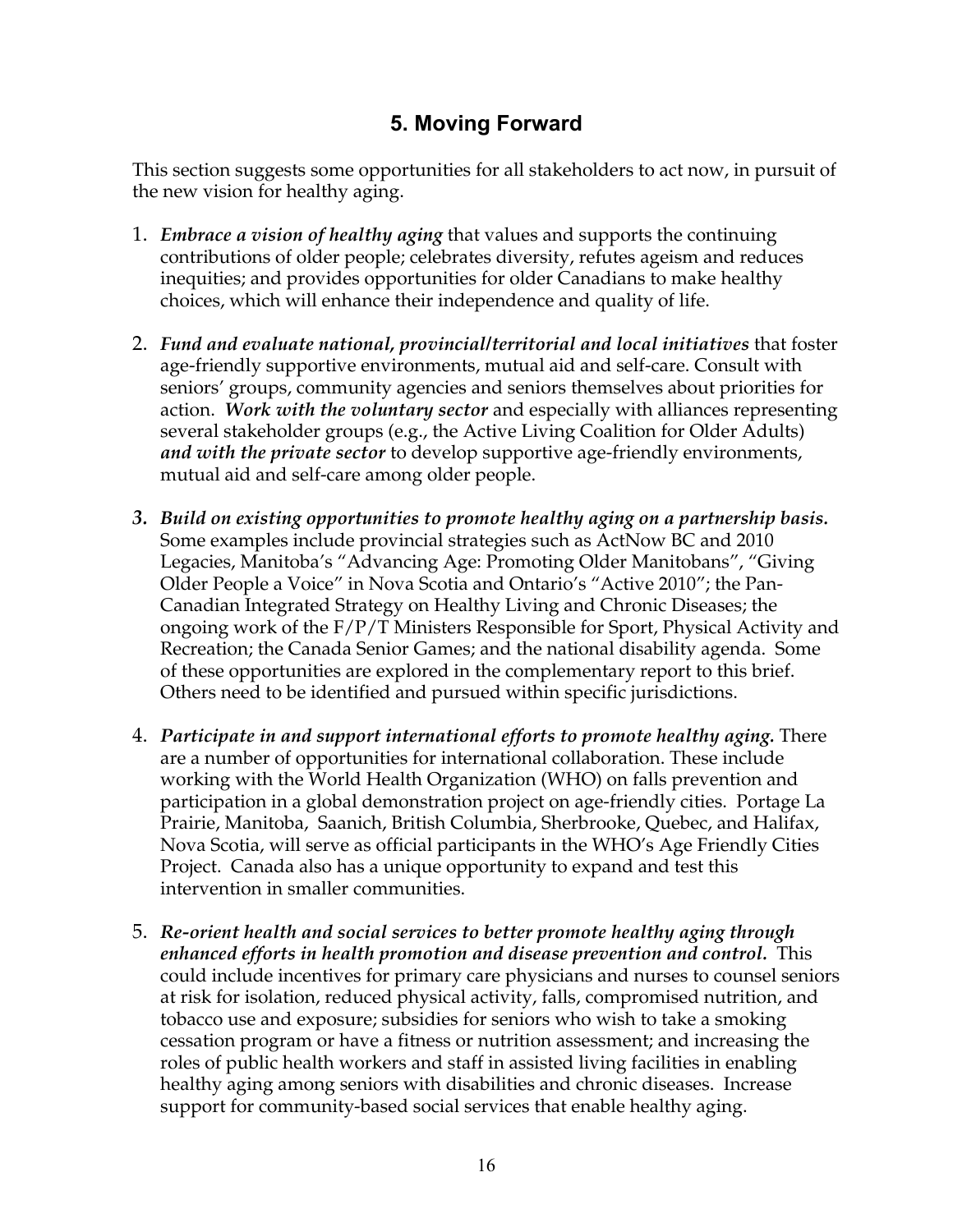- 6. *Document and share promising practices.* There have been numerous but scattered efforts to document and share interventions, case-studies, projects, policies and programs in healthy aging. Currently, there is no Canadian library or portal for documenting and sharing promising or best practices. The creation of such a clearinghouse could be an inexpensive and worthwhile initiative.
- 7. *Create and promote national guidelines for healthy aging*. Increase awareness and use of Canada's Physical Activity Guide to Healthy Active Living for Older Adults. Create a similar guide for healthy eating as a complement to the revised Canada's Food Guide to Healthy Eating. Explore the creation of national guidelines related to seniors and tobacco, falls prevention and social inclusion.
- 8. *Develop a core of ambassadors for healthy aging.* There are many seniors across Canada who are actively engaged in healthy aging initiatives and seen as leaders in their communities. Recognizing, formalizing and supporting a team of such "ambassadors" at the provincial/territorial level could be an effective way to increase awareness and support for healthy aging.
- 9. *Strengthen intergenerational ties* through "conversations" between generations, and policies and programs that support grandparenting and intergenerational activities in the broader community. This will require partnerships among sectors that promote well-being throughout the lifecourse.
- 10.*Support a knowledge development agenda.*Integrated efforts in the development, synthesis, translation and exchange of knowledge on healthy aging are required to guide policies and practices. This agenda needs to address research gaps and support a solution-oriented, collaborative approach involving academics and researchers in the community, seniors, and research institutions such as the Canadian Institutes for Health Research (Institute of Aging), the Canadian Fitness and Lifestyle Research Institute, the Canadian Centre for Active Aging.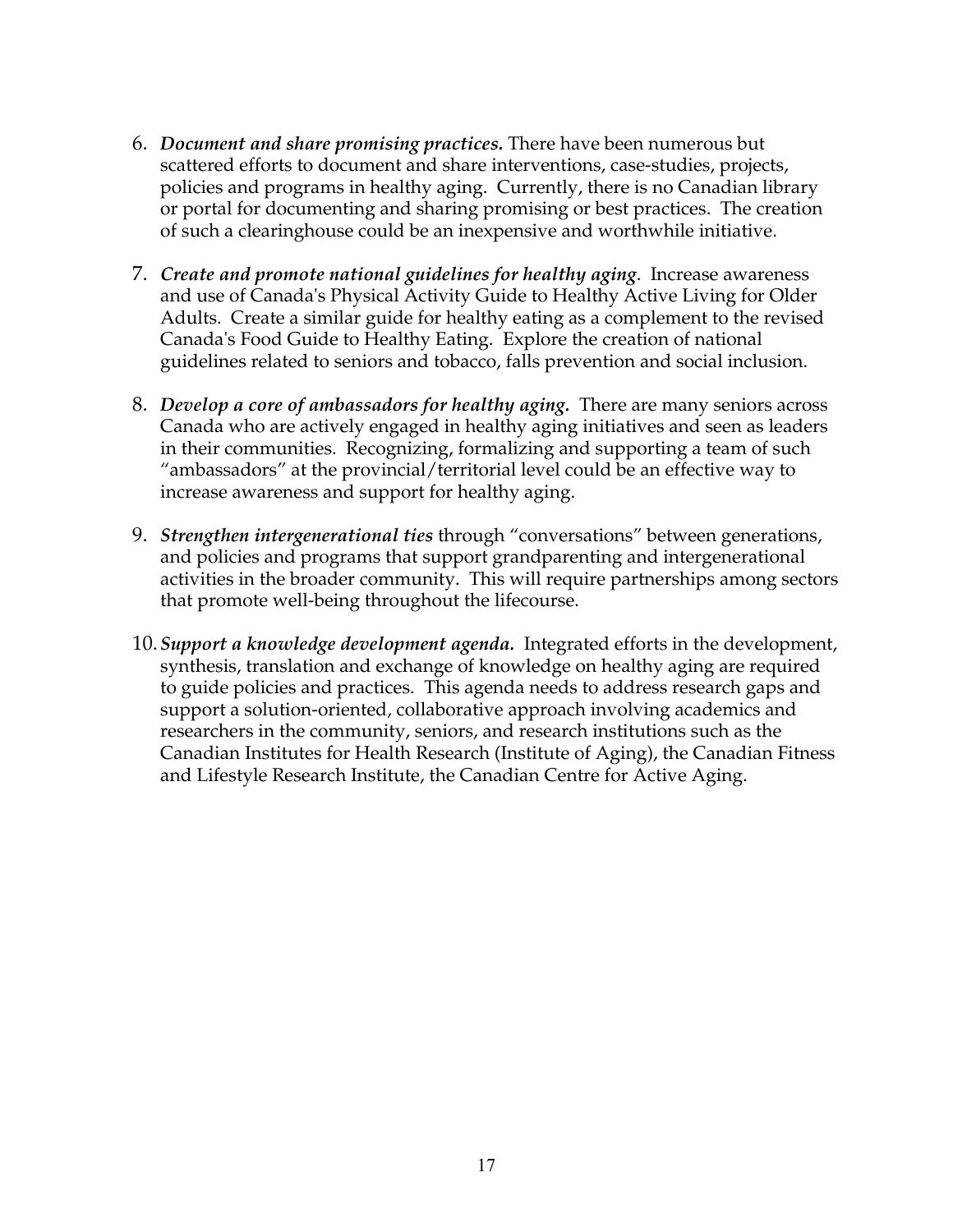### **References**

- 1. Health Canada for the Federal, Provincial, Territorial Ministers Responsible for Seniors (1998). *National Framework on Aging*. www.hc-sc.gc.ca/seniors-aines/nfacnv/nfaguide2\_e.htm
- 2. United Nations General Assembly (1991). *United Nations Principles for Older Persons*. Office of the United Nations High Commissioner for Human Rights. www.ohchr.org/english/law/olderpersons.htm
- 3. Statistics Canada (2005). *Population Projections for Canada, Provinces and Territories, 2005 to 2031*. www.statcan.ca/Daily/English/051215/d051215b.htm
- 4. National Advisory Council on Aging (NACA) (2001). *Seniors in Canada: A Report Card*. Ottawa: NACA, http://www.naca-ccnta.ca/report\_card
- 5. Statistics Canada (2001). *Grandparents and Grandchildren. Results of General Social Survey*, www.statcan.ca
- 6. National Advisory Council on Aging (NACA) (2001). *Seniors in Canada: A Report Card*. Ottawa: NACA, http://www.naca-ccnta.ca/report\_card
- 7. Statistics Canada (2001). Canada's Aging Population. Ottawa: Health Canada, http://www.hc-sc.gc.ca/seniors-aines.
- 8. Statistics Canada (1998). *Overview of the Time Use of Canadians in 1998.* Catalogue no. 12F0080XIE. www.statcan.ca/english/ freepub/12F0080XIE/12F0080XIE.pdf
- 9. Keating N, Swindle J, Foster D. (2005). *The Role of Social Capital in Aging Well. Social Capital in Action Thematic Policy Studies*. PRI Project. Social Capital As A Public Policy Tool.
- 10. Laditka J. (2001). Providing behavioral incentives for improved health in aging and medicare cost control: A policy proposal for universal medical savings accounts. *Journal of Health and Social Policy*, 13(4), 75-90.
- 11. Canadian Institute for Health Information (CIHI), Statistics Canada (2005). *National Health Expenditure Trends 1975–2005*. Ottawa: CIHI, http://www.cihi.ca
- 12. World Health Organization (WHO) (2005). *Preventing Chronic Diseases: A Vital Investment.* Geneva: WHO.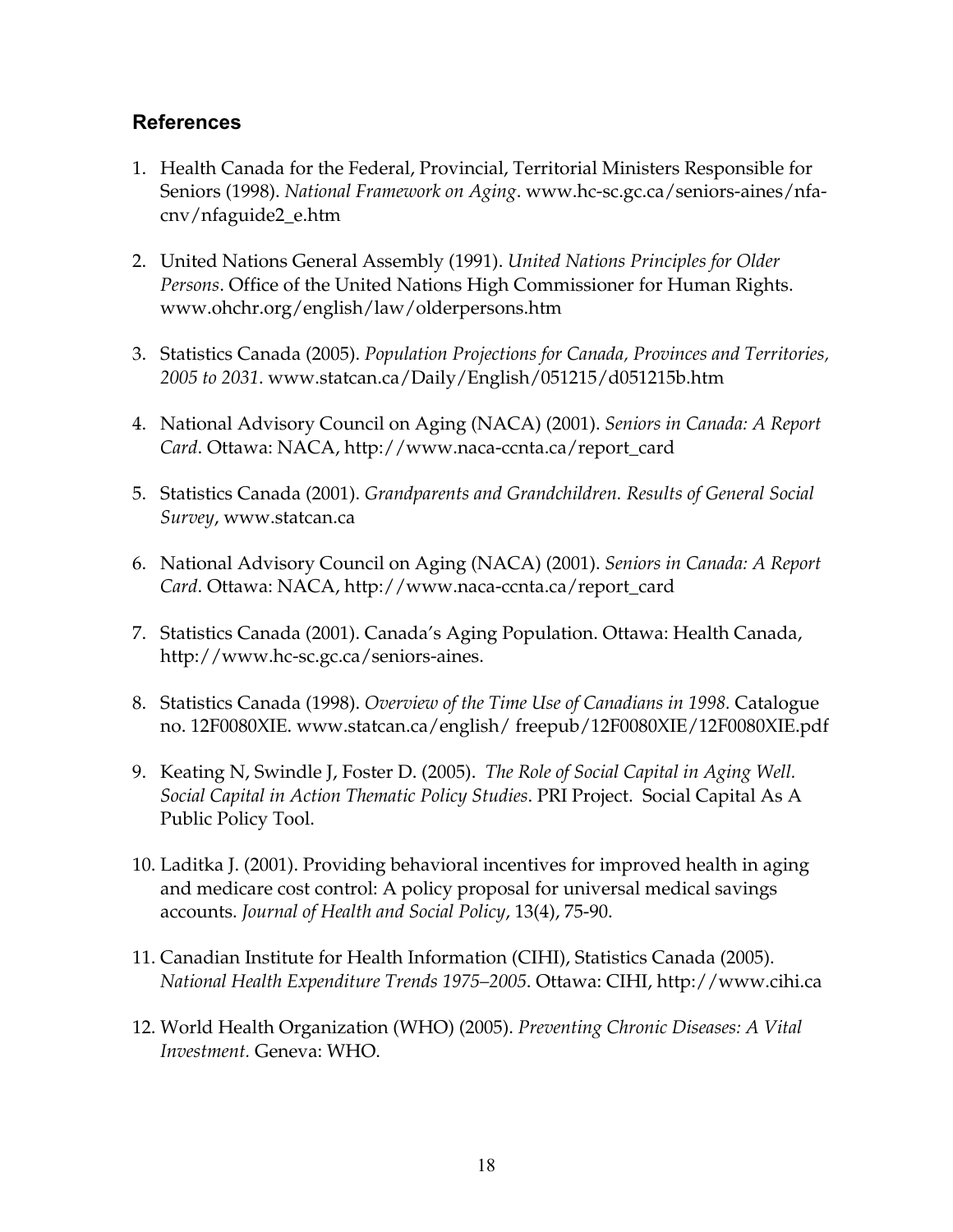- 13. Scott V, Peck S, Kendall P. (2004). *Prevention of falls and injuries among the elderly: A special report from the Office of the Provincial Health Officer.* Victoria: BC Ministry of Health Planning.
- 14. Public Health Agency of Canada (PHAC). (2005). *Report on Seniors' Falls in Canada*. Division of Aging and Seniors. Ottawa: Minister of Public Works and Government Services, Canada.
- 15. United Nations (2002). *Madrid International Plan of Action on Ageing. Madrid.* www.un.org/esa/socdev/ageing/waa/a-conf-197-9b.htm
- 16. Health Canada (2002c). *Tobacco Use and Smoking Cessation Among Seniors*. Division of Aging and Seniors. Minister of Public Works and Government Services: Canada.
- 17. Shields M, Martel L. (2006). Healthy Living among seniors. *Health Reports* Supplement, 8: 7-20. Statistics Canada, Catalogue 82-003.
- 18. Ramage-Morin, PL (2006). Successful Aging in Health Care Institutions. How Healthy Are Canadians? *Health Reports*, 16: 47-56. Ottawa: Statistics Canada.
- 19. Gerontological Society of America (2005). *Civic Engagement in an Older America.* The National Academy on an Aging Society: Washington, D.C. http://www.agingsociety.org/agingsociety/Pages percent20from percent20Geron-NLSept05.pdf
- 20. Powell, S. (2004). Meeting the Mental Health Needs of Seniors. *Stride Magazine*. www.stridemagazine.com/articles/2004/q1/mental.health/
- 21. Wilkins K (2006). Predictors of Death in Seniors. How Healthy Are Canadians? *Health Reports*, 16: 57-66. Ottawa: Statistics Canada
- 22. World Health Organization (WHO) (2003). *The Social Determinants of Health: The Solid Facts*-Second Edition. www.who.dk/document/e81384.pdf
- 23. Shields M, Martel L. (2006). Healthy Living among seniors. *Health Reports* Supplement, 8: 7-20. Statistics Canada, Catalogue 82-003.
- 24. Health Canada (2002). *Physical Activity and Older Adults*. Division of Aging and Seniors. Ottawa: Minister of Public Works and Government Services Canada. www.phac-aspc.gc.ca/seniorsaines/pubs/workshop\_healthyaging/pdf/physical\_activity\_e.pdf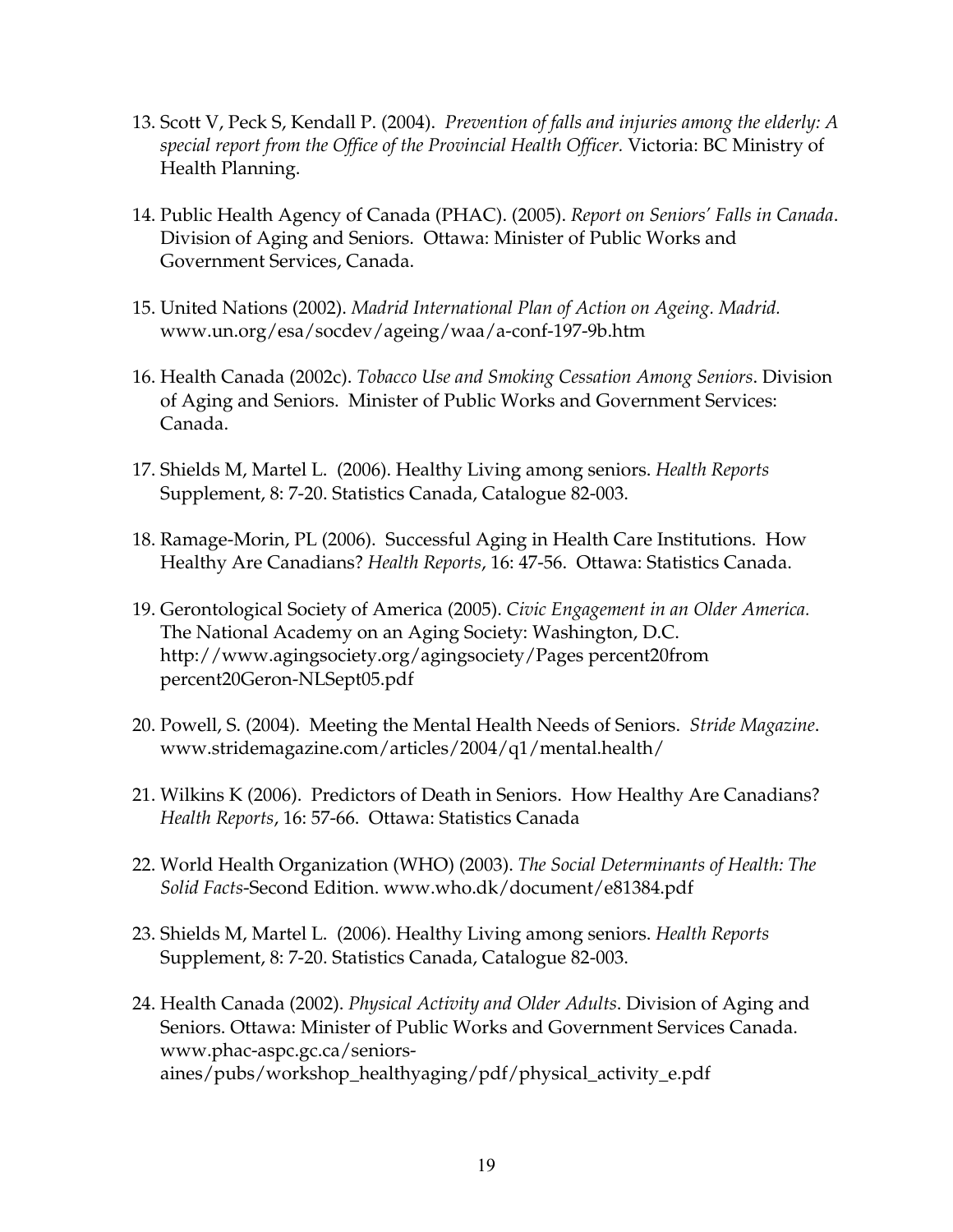- 25. Shields M, Martel L. (2006). Healthy Living among seniors. *Health Reports* Supplement, 8: 7-20. Statistics Canada, Catalogue 82-003.
- 26. Health Canada (2002). *Physical Activity and Older Adults*. Division of Aging and Seniors. Ottawa: Minister of Public Works and Government Services Canada.
- 27. Active Living Coalition for Older Adults (ALCOA) (1999). *Moving Through the Years: A Blueprint for Action for Active Living and Older Adults*. Toronto: ALCOA http://www.alcoa.ca/e/whatsnew/blueprint.pdf
- 28. LaCroix AZ, Guralnik JM, Berkman LF, et al. (1993). Maintaining mobility in late life. II. Smoking, alcohol consumption, physical activity, and body mass index. *American Journal of Epidemiology*, 137(8): 858-69.
- 29. Leveille SG, Guralnik JM, Ferrucci L, et al. (1999). Aging successfully until death in old age: opportunities for increasing active life expectancy. *American Journal of Epidemiology*, 149(7): 654-64.
- 30. Dietitians of Canada (1998). *Eat Well, Live Well … For a Lifetime! A Resource Manual for Health Professionals.*
- 31. Health Canada (2002). *Healthy Aging: Nutrition and Healthy Aging*. Division of Aging and Seniors. Ottawa: Ministry of Public Works and Government Services, Canada.
- 32. Shields M, Martel L. (2006). Healthy Living among seniors. *Health Reports* Supplement, 8: 7-20. Statistics Canada, Catalogue 82-003.
- 33. Tjepkema M. (2005). Measured obesity: adult obesity in Canada: measured height and weight. *Nutrition: Findings from the Canadian Community Health Survey.*  Ottawa: Statistics Canada. http://www.statcan.ca/english/research/82-620- MIE/2005001/pdf/aobesity.pdf
- 34. Shields M, Martel L. (2006). Healthy Living among seniors. *Health Reports* Supplement, 8: 7-20. Statistics Canada, Catalogue 82-003.
- 35. Wilkins K, de Groh M. (2005). Body Mass and Dependency. Health Reports. (17)1. Ottawa: Statistics Canada.
- 36. Payette H, Shatenstein B. (2005). Determinants of healthy eating in communitydwelling elderly people. *Can J Public Health,* 96 (Supplement 3): 27-31.